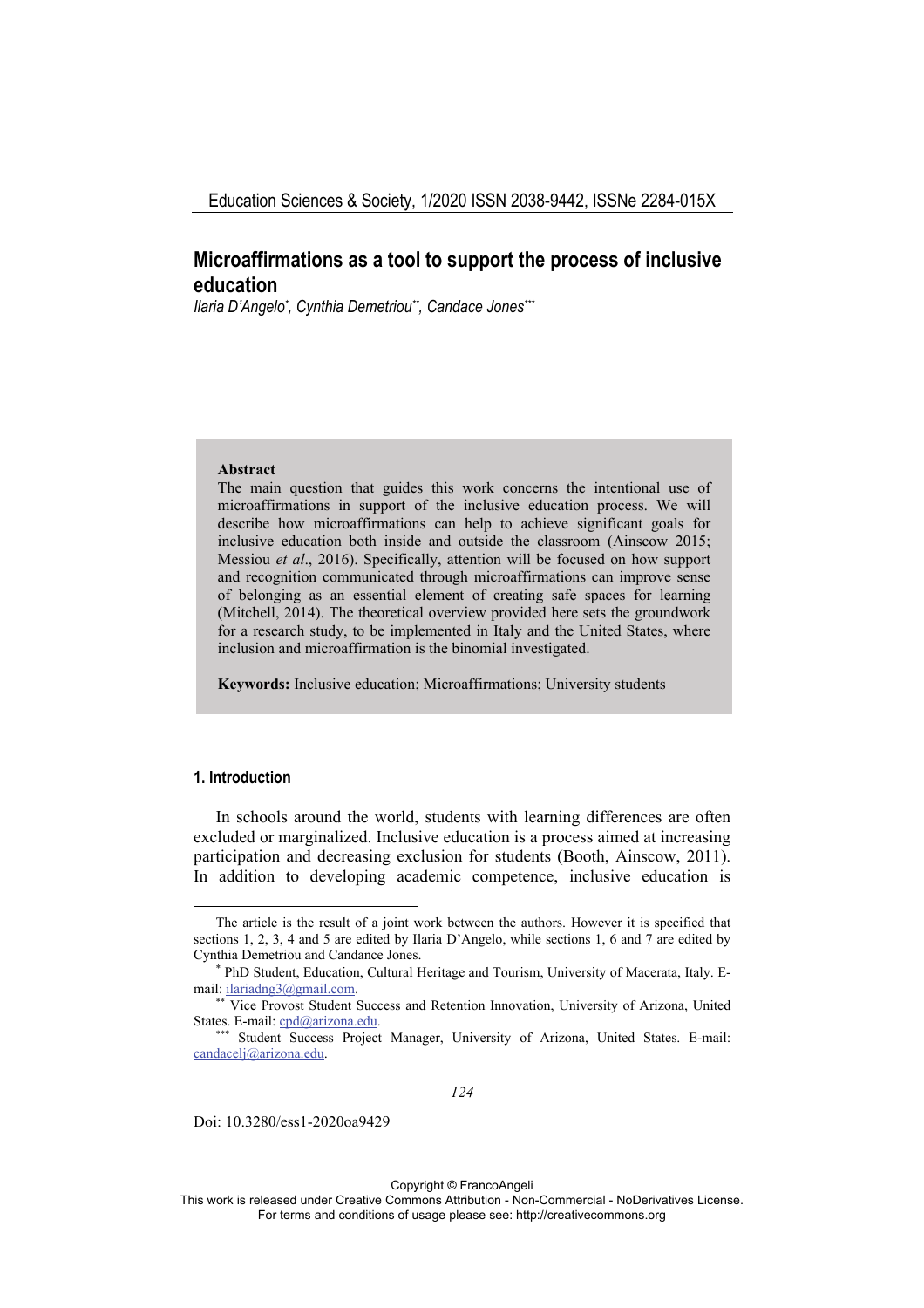focused on improving the student experience, enhancing student satisfaction, and increasing Quality of Life (Mitchell, 2014; Giaconi, 2015). To meet the goals of inclusive education, educators need tangible pedagogical, curricular, and communication strategies to employ inside and outside of the classroom. Microaffirmations are a form of communication that has been demonstrated to support the success of marginalized students (Kuh *et al*., 2006; Ellis *et al*., 2019). We are interested in exploring if microaffirmations can be a beneficial tool to support students with learning differences and promote the inclusive education process. To begin this exploration, this article provides a brief overview of inclusive education as a process. This is followed by an introduction to microaffirmations in educational contexts. Finally, applications for practice and next steps for research, including a study which is going to be implemented in Italy and the United States, is discussed.

# **2. Inclusive Education as a Process**

While advancements have been made, students with learning differences remain frequently excluded or marginalized in schools at all levels from primary through higher education. Exclusion is a process of disempowerment through which students are identified as other, lessor, or inferior (Barton, 1997). Excluded students have different, and often fewer, learning opportunities. Inclusive education is a process and a movement that has spanned across decades, and seeks to include rather than exclude, by diverse student groups learning together in the same classroom, and participating in co-curricular activities together outside of the classroom.

In Italy, the transformative process of inclusion has gone through several phases: initially people with disabilities were *inserted* or put in the mainstream, then *integrated*, and finally *included* in education. Law 118 of 1971, Article 28 "Measures for school attendance," required the mainstreaming of students with disabilities in school contexts (Sagramola, 1989). This *insertion* process was put to an end by Law 517 of 1977, which led to the first forms of integration. This law also required public schools to provide customized design procedures and flexible teaching strategies, in addition to the introduction of the special education teacher. This step forward, therefore, not only establishes the possibility for all students to attend shared spaces and times, but also provides the necessary support for participation in school life. The subsequent Law 104 of 1992 introduced important regulatory and operational innovations that have ensured a greater quality of *integration* of pupils with disabilities in the common classes of schools of all levels and in universities (104/1992, Articles 12, 13).

Copyright © FrancoAngeli This work is released under Creative Commons Attribution - Non-Commercial - NoDerivatives License. For terms and conditions of usage please see: http://creativecommons.org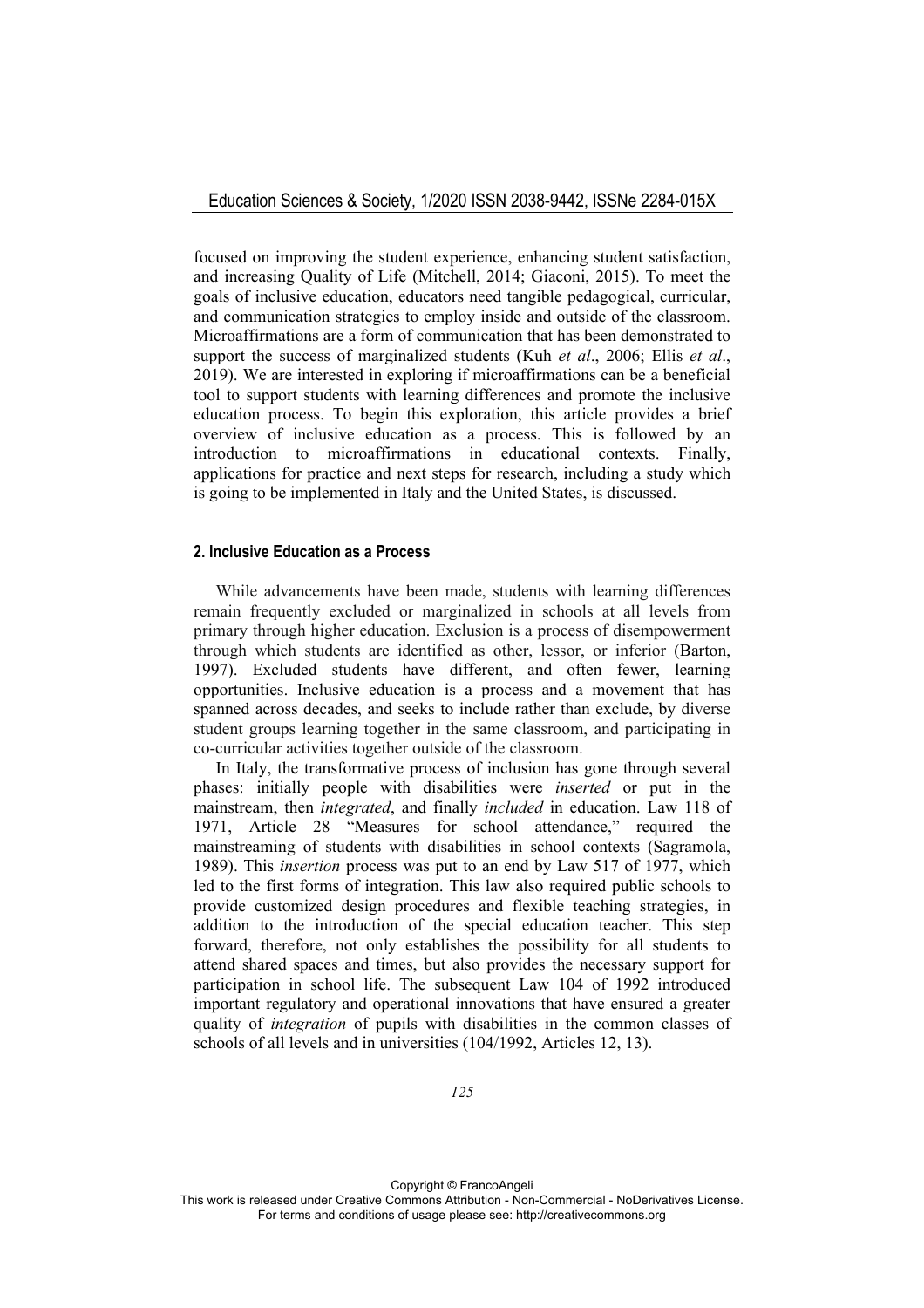## Education Sciences & Society, 1/2020 ISSN 2038-9442, ISSNe 2284-015X

The series of measures (L. 170/2010; M. C. 8/2013; D. L. 66/2017) implemented in the last several decades mark, finally, the subsequent passage towards *inclusion*. Among the most significant regulatory proposals, is Law 170/2010 (protection of subjects with SpLDs - Specific Learning Disorders), which requires educational institutions to ensure «the introduction of compensatory tools, including alternative means of learning and information technologies, as well as measures to dispense from some services not essential for the quality of the concepts to be learned» (Law 170/2010, Article 5). Another example is the Ministerial Circular 8/2013, which leads to a wider form of attention towards subjects with SEN (Special Education Needs), that is, towards three large sub-categories of students: disabilities, specific developmental disorders, socioeconomic, linguistic and cultural disadvantages. Finally, Legislative Decree number 66 (2017) includes «rules for the promotion of school inclusion of students with disabilities» (*Rassegna Cnos*, 1/2017, p. 12). The second of the political priorities is "school inclusion". Implementations of such efforts is intended to promote the educational success of all students, especially those with disabilities, specific learning differences and in situations of socio-economic, linguistic and cultural disadvantage.

The 'inclusive challenge' is understood today as «the presence of a person with specific characteristics in an ordinary context that is connected to other contexts, in an ecosystem process that cannot be defined *a priori*» (Ianes, Canevaro, 2017, p. 112). The idea of involving all students in educational settings is based, therefore, not on measuring from a framework of perfection, but rather, by recognizing the students' full engagement with each subject throughout their academic career (Tramma, 2017). Within any educational context today, whether it be inhabited by children or adults, it is necessary to plan and implement actions that foster the development of autonomy for each student (Del Bianco, 2018) as well as the definition of a student's life project that guarantees his or her broader Quality of Life (Giaconi, 2015).

At an international/global level, beginning in the Nineties, an important and potential transformative process aimed at the realization of inclusive education emerged. These processes reflect the evolution of anthropological, socio-cultural and pedagogical interpretative models of the concept of disability. Among these we mention the ICF (WHO, 2001), which provides a sharable language worldwide regarding inclusion of all people, and the ONU Convention (2004), which represents the internationally agreed regulatory framework about the inclusion of everyone.

Among the main epistemological frameworks centered around the concept of inclusion, the World Health Organization (WHO), through the ICF *International Classification of Functioning Disability and Health, pubblicato*

Copyright © FrancoAngeli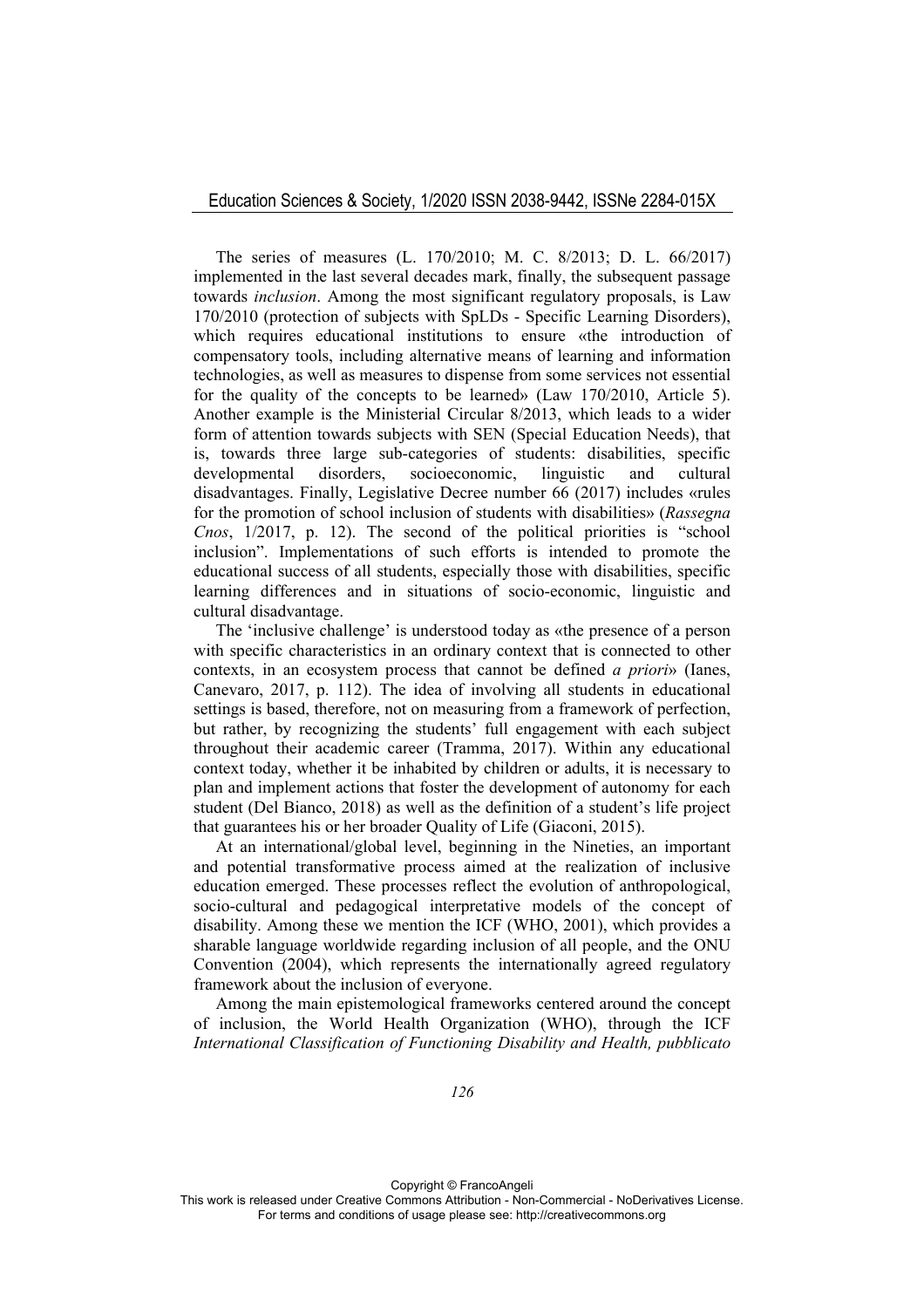(ICF), contributes to the elimination of an observational focus which places emphasis on the causes or etiology of disabilities. An example being the disruption of the unidirectional progression regarding terms such as illness or disorder, impairment, disability or handicap. Furthermore, this approach pays more consideration to the description of life situations. The functioning of the person is therefore considered as a complex product of the multiple dynamics existing between biological, individual and environmental factors (Ianes, Cramerotti, 2007; Lascioli, Pasqualotto, 2011). The ICF provides opportunity to overcome both the limits and the opposition between the social model and the medical approach to disability, arriving at a new holistic approach, which is the biopsychosocial model. This perspective, able to investigate the Quality of Life as a whole (Giaconi, 2015; Taddei, 2017), directs its attention to contexts that meet everyone's needs.

Parallel to the reconstruction of the epistemological frameworks that led to the true inclusion of everyone in educational contexts, beyond national borders, we also remember the historical presence of the inclusive approach based on human rights. This approach is reaffirmed thanks to the ONU Convention (2004), which places the rights of people with disabilities at the center of the education debate, affirming their dignity, equality and freedom. The Convention, while not adding new rights to the documents that preceded it, reaffirms them, with the aim of promptly responding to the needs and varied situations experienced by people with disabilities, thus introducing measures that require their implementation (Terzi, 2013).

It is thanks to the inclusive perspective reached over time, coupled with best practices being infused into educational contexts, that this contribution takes shape. A reconstruction of the educational needs within the University setting will enable the utilization of the current inclusive modalities that can be implemented in order to protect and enhance the differences of everyone.

# **3. Inclusion in University settings**

The historical and regulatory changes incorporated over time, push our investigation focus towards the analysis of higher education contexts. More specifically, we aim to understand whether the transformation processes, which we have gradually witnessed, actually guarantee inclusive practices and processes within Universities settings.

In the world of academia, there are guidelines and methods that are aimed at protecting equal opportunities. In Italy, for example, CNUDD Guidelines (2014), are aimed not only at guaranteeing the right to study, but also at promoting inclusion, autonomy and active citizenship of all students.

Copyright © FrancoAngeli This work is released under Creative Commons Attribution - Non-Commercial - NoDerivatives License. For terms and conditions of usage please see: http://creativecommons.org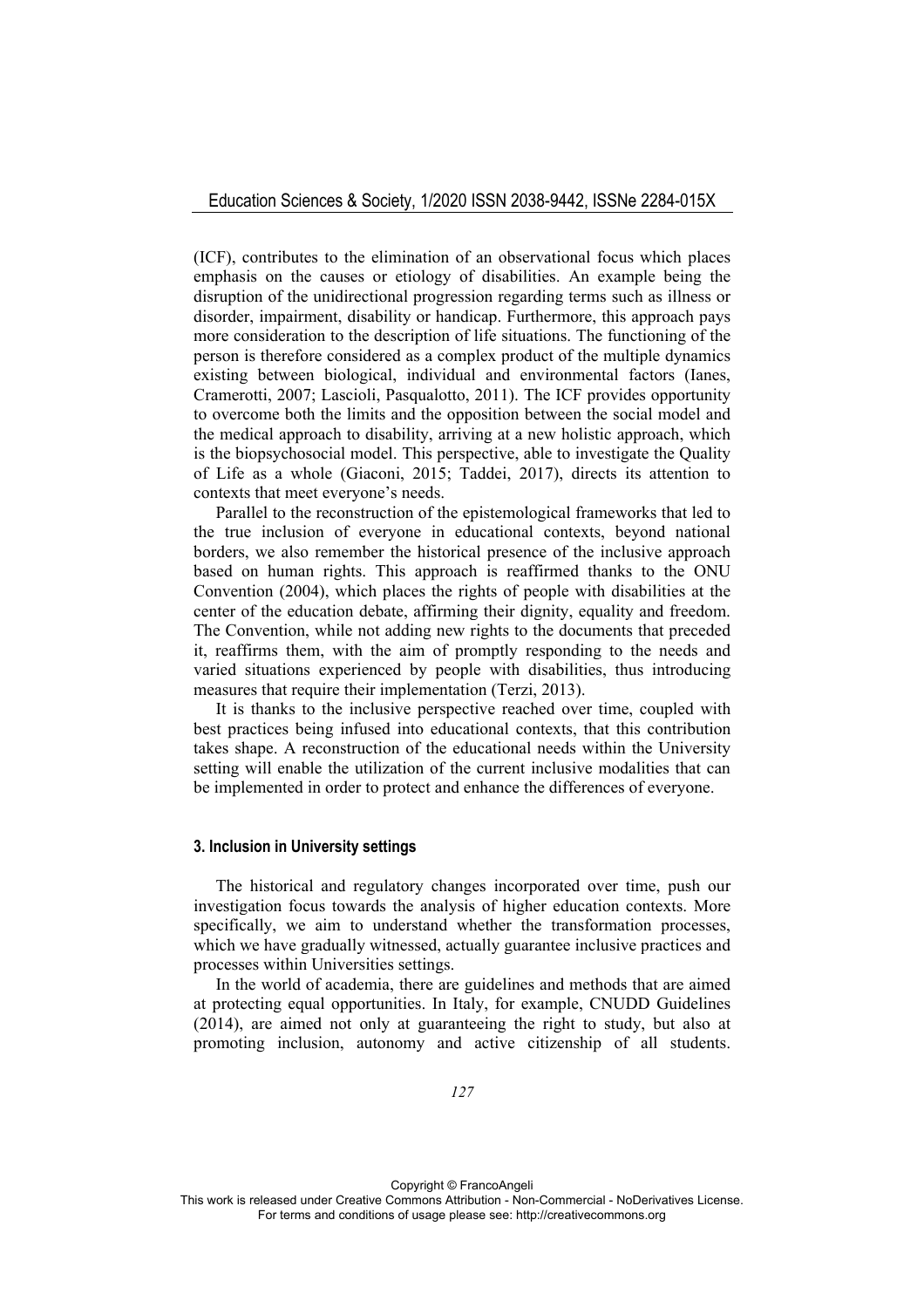Specifically, the guidelines address the policies and the best practices of the Universities. These practices stimulate exchanges and synergies within the scope of a greater qualification regarding the right to study for those students with special learning needs, in addition to the constitution of inclusive academic communities (CNUDD, 2014, p. 3). The document, in line with the ONU Convention (2004), was inspired by the principles of reception, participation, autonomy and integration of the student with disabilities, to whom is guaranteed equal opportunities for training, study and research (*Ivi*, p. 2) through the promotion of the themes of diversity.

Another form of protection against discrimination, which has been implemented by the Italian University system, is represented by the figure of the Delegate for equal opportunities and the Single Guarantee Committees (CUGs). Following the Law 183 of 2010, that replaced the previous Committees on Equal Opportunities (CPO), which was already active for some decades within University contexts. The Delegate and the CUGs, as guarantee, evaluation and control bodies, have the main objective of ensuring compliance with the principle of non-discrimination, ensuring equal opportunities in relation to all members of the academic community. The Delegate and the Committee, in pursuing the organizational well-being of the academic institution, pay particular attention to the risk deriving from gender inequalities and other forms of inequality (referring to age, sexual orientation, ethnic origin, disability and language) (Tomio, 2017).

From a broader perspective, specifically in the European context, we mention the 2030 Agenda for Sustainable Development, as a fundamental document on the issues of increasing equity in education and the importance of quality learning throughout the whole life for even the most vulnerable people (Bellacicco, 2018). Signed by the governments of the 193 member countries of the EU, 17 Sustainable Development Goals (SDGs) are proposed in the Agenda, including a great action program that operates from the notion that no one is excluded or left behind in order to achieve real change.

The measures and guidelines mentioned represent the foundations on which to implement strategic actions that can promote greater accessibility and inclusion in University contexts. Starting from the assumptions issued, both nationally and internationally, higher educational systems should therefore guarantee the realization of structures to protect and support students from all backgrounds and lived experiences (Bellacicco, 2018). In order to ensure quality University experiences, it becomes necessary to carry out actions that contribute to achieving greater autonomy and awareness of the personal aspirations for those who attend (Mura, 2011, 2018), ensuring active participation in the training context (Rainone *et al*., 2010). In reality, these assumptions demonstrate the need to significantly improve the living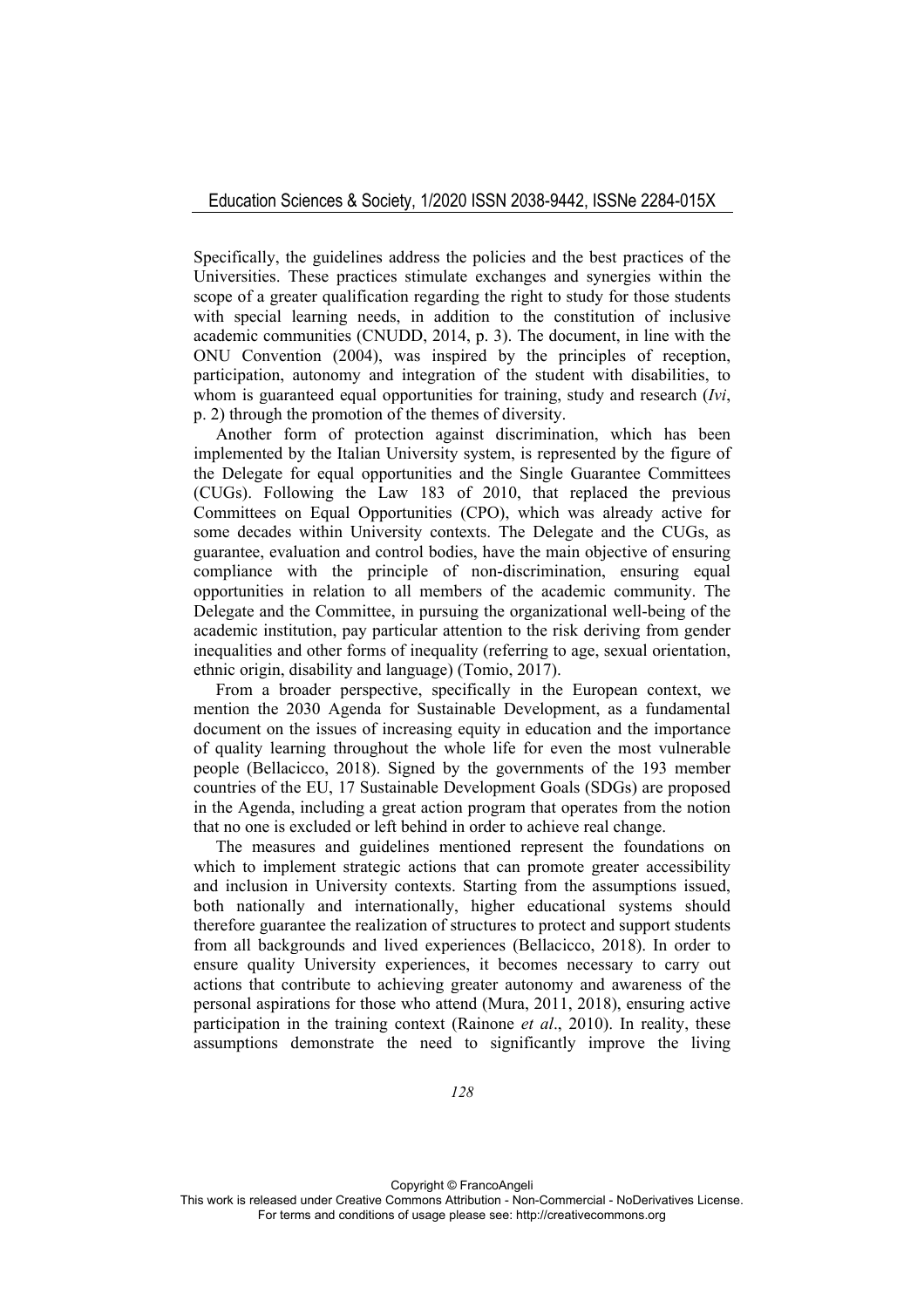conditions of all students. Furthermore, these best practices have the potential to contribute both to the acquisition of metacognitive skills that support the aspirations of all students, as well as reduce forms of discrimination and of marginality, thereby moving towards the promotion of full citizenship (Canevaro, 1998; Mura, 2018; Pace, Pavone, Petrini, 2018).

Paying attention to the particular need of each student must not, however, be reduced to a "specialism of exclusioning" framework. (Canevaro, 2014). A fair education that is truly inclusive should contribute to the achievement of personal educational goals that, at the same time, have to be recognized by the institution itself (Rainone *et al*., 2010). The ultimate goal, therefore, becomes to achieve goals that are shared between the students and the institutions that welcome them.

### **4. Inclusive Education in Practice**

Today inclusive education is seen as a process where members of an educational team, including students, faculty, staff, and family, make needed adjustments for all students, including those with learning differences, to meaningfully engage in education (Stegemann, Aucoin, 2018). Through this activity, learning differences are seen as a naturally occurring part of human diversity that should be welcomed and seen as a resource as opposed to a problem (Armstrong, Armstrong, Spandagou, 2011). To this end, inclusive education seeks to value all people, promote sense of belonging, and provide all students with opportunities to thrive (Connor, Goldmansour, 2012).

Requiring more than a shared physical space, inclusive education requires schools and communities to articulate clear values, policies, and practices (Cologon, 2014). These values, policies, and practices must be translated in to practical, daily processes effecting the day-to-day course of students' lives (Mogharreban, Bruns, 2009). Learning supports and structures must not be separate from, but embedded within everyday educational activities and shared student experiences (Anderson, Boyle, 2015).

Although inclusive principles are generally recognized as fundamental within educational contexts and are an integral part of Universities' educational designs, research shows alarming data on daily and chronic experiences of unfair treatment in educational contexts (Ellis *et al*., 2019), in addition to new forms of discrimination, defined by the microaggression literature (Sue *et al*., 2007, 2008, 2009; Sue, 2010). Individuals marginalized can encounter innocuous and explicit discriminatory communications (Sue *et al*., 2009), or rather, microaggressions can be identified as intentional or unintentional brief exchanges that communicate hostile, negative slights and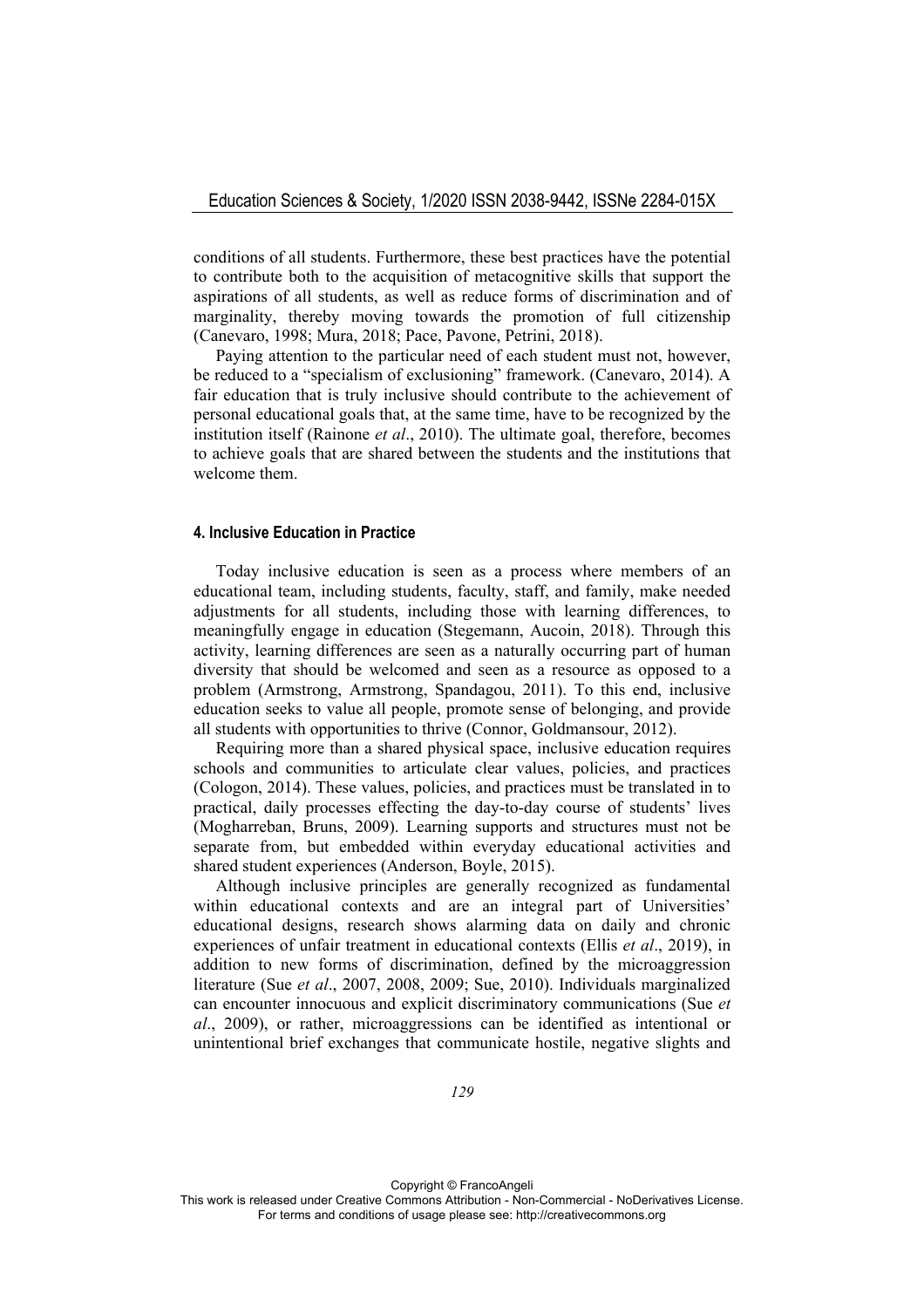insults on an individual or group (Sue *et al*., 2007; Sue, 2010). Specifically, across a variety of manifestations, microaggressions have been negatively associated with student well-being and success (Nadal, 2014). In this direction, the need for specific actions, which know how to be oriented to circumscribe the phenomenon of microaggressions, are evident. For these reasons, our analysis is oriented towards the investigation of possible implementation methods that are able to overcome even these forms of discrimination, in order to guarantee, to the widest possible number of students, a greater inclusion in academic contexts and a higher Quality of Life (Giaconi, 2015).

#### **5. Microaffirmations in Educational Contexts**

A microaffirmation is a form of micromessage (Rowe, 2008). Micromessages are verbal and nonverbal communications in social contexts that are expressed orally, through body language, affect, and tone of voice (Young, 2006). Expressed from one person to another, or from one group to another group, micromessages impart key information that can influence how people relate to one another and their immediate environment (Young, 2006; Rowe, 2008). Microaffirmations are a form of brief verbal and nonverbal communications that can be used to convey care as well as inclusion, support, and appreciation to students through daily interactions (Ellis *et al*., 2019). These positive communications are small acts expressing listening, comfort, and support (Rowe, 2008). These acts may be especially beneficial for students, such as those with learning differences, who may feel unwelcome or invisible in a learning environment (Demetriou *et al*., 2011, 2014, in press).

Microaffirmations can be statements acknowledging a student's efforts. Saying, for example, "I see how much time and energy you have invested in this work" is a great way to express positive messaging to students. Additionally, microaffirmations can also affirm a student's experience by communicating gratitude. For example, when a student share's a learning experience or challenge, simply stating "Thank you for sharing your story with me" before providing a detailed response can validate the student's experience and appreciation for their challenge.

Incorporating microaffirmations into educational settings can help foster inclusivity and care for students. Inclusive education focuses on teaching to the whole student (Mitchell, 2014). Inclusive educators are responsible for creating safe and secure environments that promote optimal student learning and outcomes (Mitchell, 2014). Within these environments, demonstrations of care can positively influence the student experience (Baik, Larcombe, Booker,

Copyright © FrancoAngeli This work is released under Creative Commons Attribution - Non-Commercial - NoDerivatives License. For terms and conditions of usage please see: http://creativecommons.org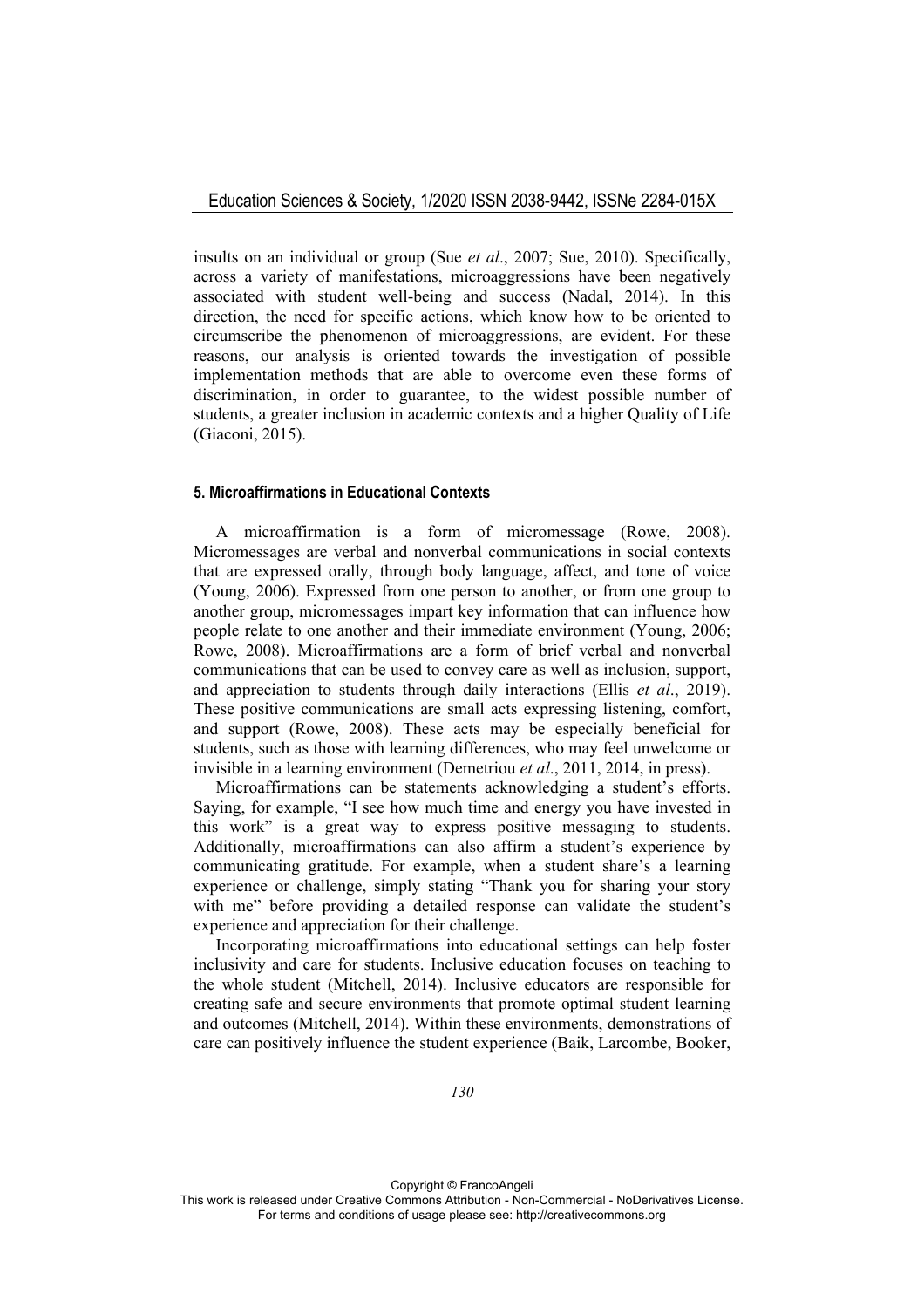2019). Microaafirmations can advance this focus by attending not only to the academic needs of students, but also social and emotional necessities.

From a very early age, students' understandings of inclusion, exclusion, and engagement are informed by the educators in their lives (Willan *et al*., 2007). Educators serve as role models and are capable of influencing students' beliefs, values and practices. As a result, educators have powerful influence, and can enhance the student experience by way of strategic, affirming communication. Furthermore, inclusive educators must take an interactive approach to instruction. This includes listening to students, speaking to individual students directly, encouraging ideas, and providing supports and scaffolding as needed. Microcommunications are key to such interactions.

Building relationships is also essential to optimal student learning and success, and could be particularly beneficial for students with learning differences. It takes time and intentionality for educators to establish rapport and trust within the learning environment. The most effective learning environments are built upon relationships where students feel safe to share their experience, ask questions, and make mistakes. Incorporating microaffirmations into daily activities with students can help build trust through small interactions spread across time (Russell, Slater, 2011).

Establishing close relationships and trust can help increase sense of belonging for students with learning differences on campus. Belonging is a human need influencing individual motivation, health, and happiness (Dyson, Renk, 2006; Deroma *et al*., 2009; Carvalho, de Oliveira Mota, 2010; Baumeister, Leary, 2017). A sense of psychological safety and interpersonal connection is necessary for sense of belonging and critical to inclusion (Milner, Kelly, 2009). Supportive campus environments benefit all students, including those from marginalized or underrepresented populations. Sense of belonging occurs when students are a part of an environment or community where they feel their identities are affirmed, their needs can be met, and their academic and personal goals are supported (Strayhorn, 2012). The first step in fostering sense of belonging and affirming students' identities begins with genuinely listening and appreciating the students' experiences. It is of critical importance to authentically listen to students and appreciate the microaggressions they experience as real and powerful. This activity of listening and validating the student experience serves as a form of affirmation. Communicating microaffirmation support through daily, commonplace interactions can advance sense of belonging among students and connection to the campus community.

Microaffirmations also provide students with recognition. Recognition is the regard individuals feel when they are afforded respect by others (Browne, Millar, 2016). Honneth (2003) identifies multiple forms of recognition,

Copyright © FrancoAngeli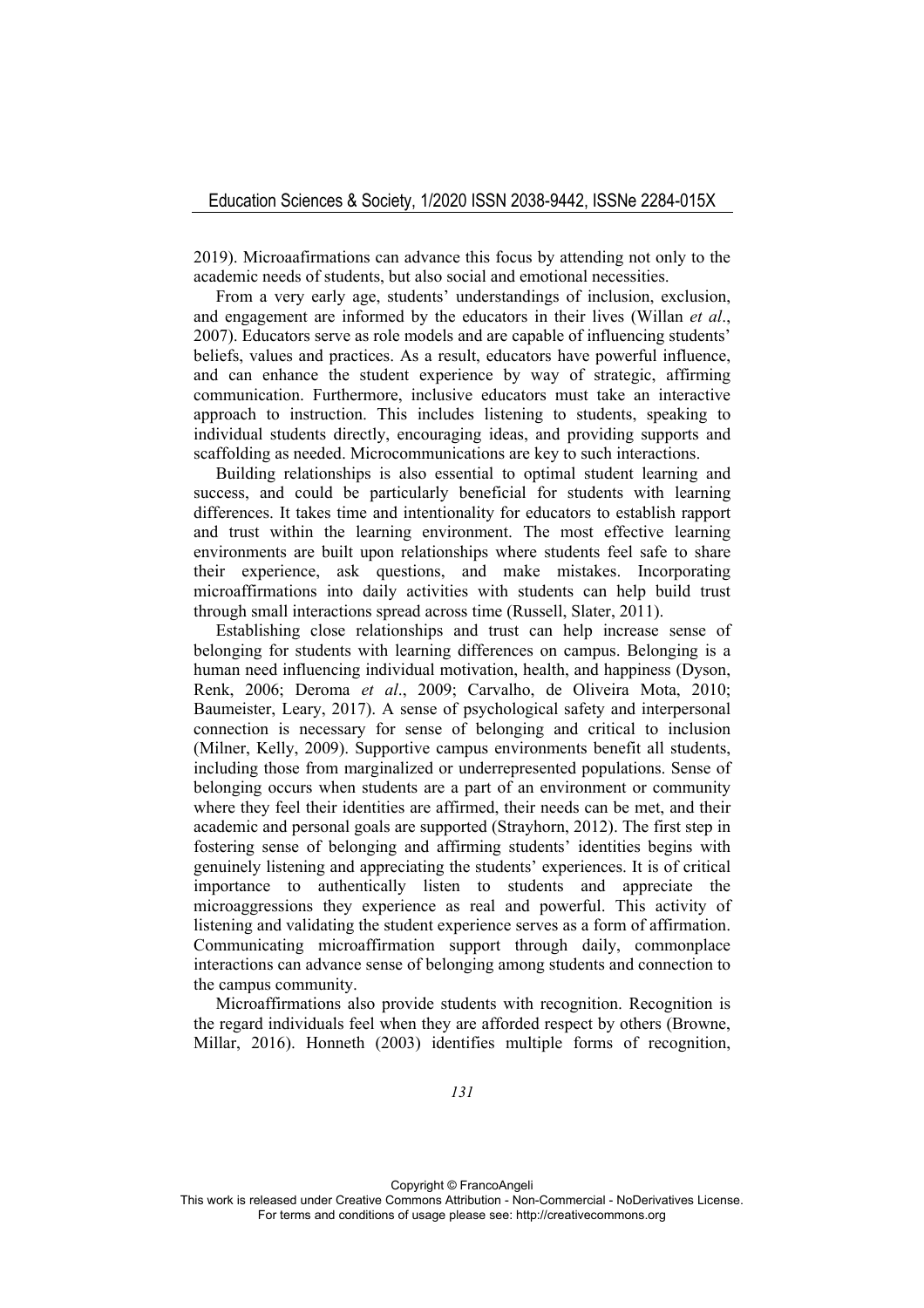including relationships of positive regard and communities of solidarity. Microaffirmations can help build this recognition by providing validation and respect for the experiences students with learning differences bring with them to campus. Additionally, Honneth (2003) identifies social relations through which individuals receive recognition. These relationships communicate affection and concern, and are commonplace relations within a community where members are treated as though they possess abilities and talents that are valuable to the community (Honneth, 2003). Another key aspect of social inclusion is being recognized as an individual (Cobigo *et al*., 2012). The concept of recognition assumes positive affirmations by others, and is applicable to supporting students' optimal learning and development.

Microaffirmations can communicate mattering, care, acceptance, respect, and value. These forms of validation are critical to student success, particularly for students with learning differences. Infusing microaffirmations into daily interactions can support inclusion in educational settings both inside and outside of the classroom. Through repeated, positive microaffirmations, educators can create safe spaces for students to develop strong social networks. Intentional use of microaffirmations will contribute to enhancing a campus culture of inclusivity, and students will benefit from feelings of connectedness and sense of belonging.

## **6. Microaffirmations as a Strategy to Promote Inclusive Education**

The processes of exclusion and marginalization, present in today's University settings, push our investigation towards pedagogical and University-wide reflections.

The current educational emergency, which still requires strategically prepared interventions, is the reduction of all forms of marginalization within University settings (Krause *et al*., 2008; Powell *et al*., 2013; Browne, Michelle, 2016; Brooker, Brooker, Lawrence, 2017). Indeed, a portion of the student population is still excluded from community support and enrichment processes, to the detriment of academic success, as well as well-being (Strayhorn, 2012). As such, we believe that it is necessary to incorporate intentional efforts that include microaffirmations as a strategy to promote inclusive education. Specifically, this includes interventions that are able to transform the University context in to being more open and sensitive to the topic of microaffirmations. As a result, these efforts will discourage microaggressions, and will promote a campus climate that supports all students.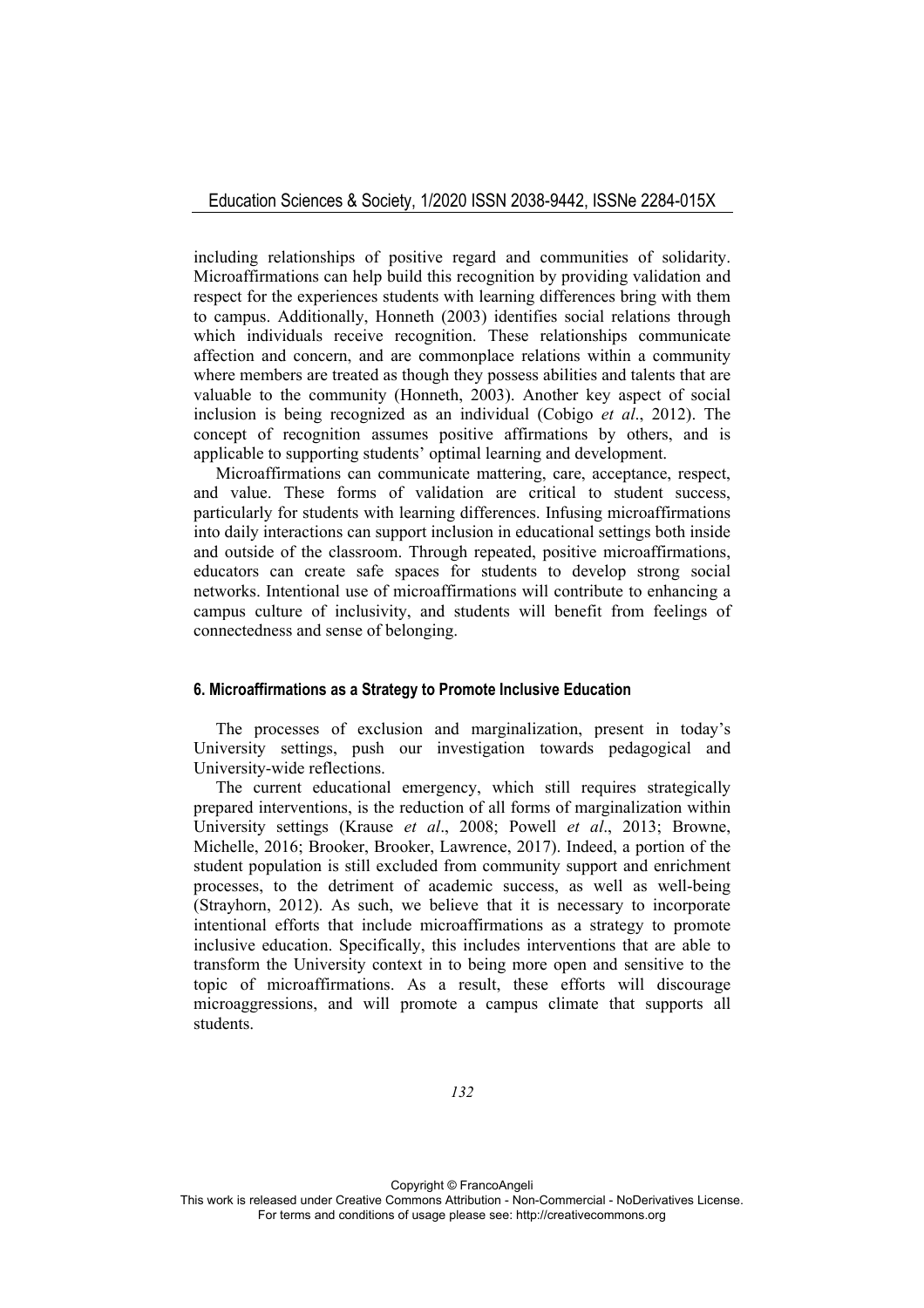Among the practices that Universities can implement, we mention the need for intentional trainings which will help guide students, faculty and staff members alike through greater reflection of this critical topic. Institutions may require training for student orientation leaders and peer advisors on understanding microaggressions and microaffirmations and how it is possible to act in various settings of University life (Matthews, 2009; Powell *et al*., 2013; Midkiff *et al*., 2016; Ellis *et al*., 2019). All students can be advised in a formal way to reflect on and plan how microaffirmations can be incorporated in personals meetings. For example, students can give be trained on giving feedback to classmates during classroom discussions that validates their experiences; compliments concerning personal challenges from peers or interactions that welcome and acknowledge the different college experiences could be important starting points for implementing microaffirmations.

In general, we believe that all students can benefit from the positive effects of microaffirmations, since through these forms of communication they foster a series of skills that will be useful throughout their life. With a view on permanent learning, aspects related to microaffirmations can be activated thanks to the dynamics experienced in university contexts, resulting in widespread development of life skills for all students. Reception, participation and mutual support can therefore contribute significantly to the realization of educational processes necessary for continuous training.

Universities and educative systems can also focus the attention on specific training for teachers and staff members. This could include facilitating workshops that discuss key definitions and learning outcomes as it relates to microaffirmations and what faculty and staff can do to support those efforts inside and outside of the classroom. Faculty can learn techniques for assessing student work and providing critical feedback in a manner that validates effort and experience regardless of a grade or score. Faculty can also consider microaffirmations in the development of and when leading classroom activities, designing curriculum, and creating classroom rules, policies, and expectations. Beyond the classroom, it is important to remember that administrative and logistical roadblocks frequently prevent students from progressing towards degree completion. These can include unpaid bills and fees, administrative tasks, and confusing, beaucratic University systems. If staff members working within these systems were trained on microaffirmations and how to incorporate them into their daily work and administrative processing, it could help students navigate necessary but frequently challenging systems. Communications conveying compassion, validation, and patience can support students when they must work through frustrating administrative tasks. These communications can include in-person, verbal exchanges as well as the ways in which policies, forms, websites, and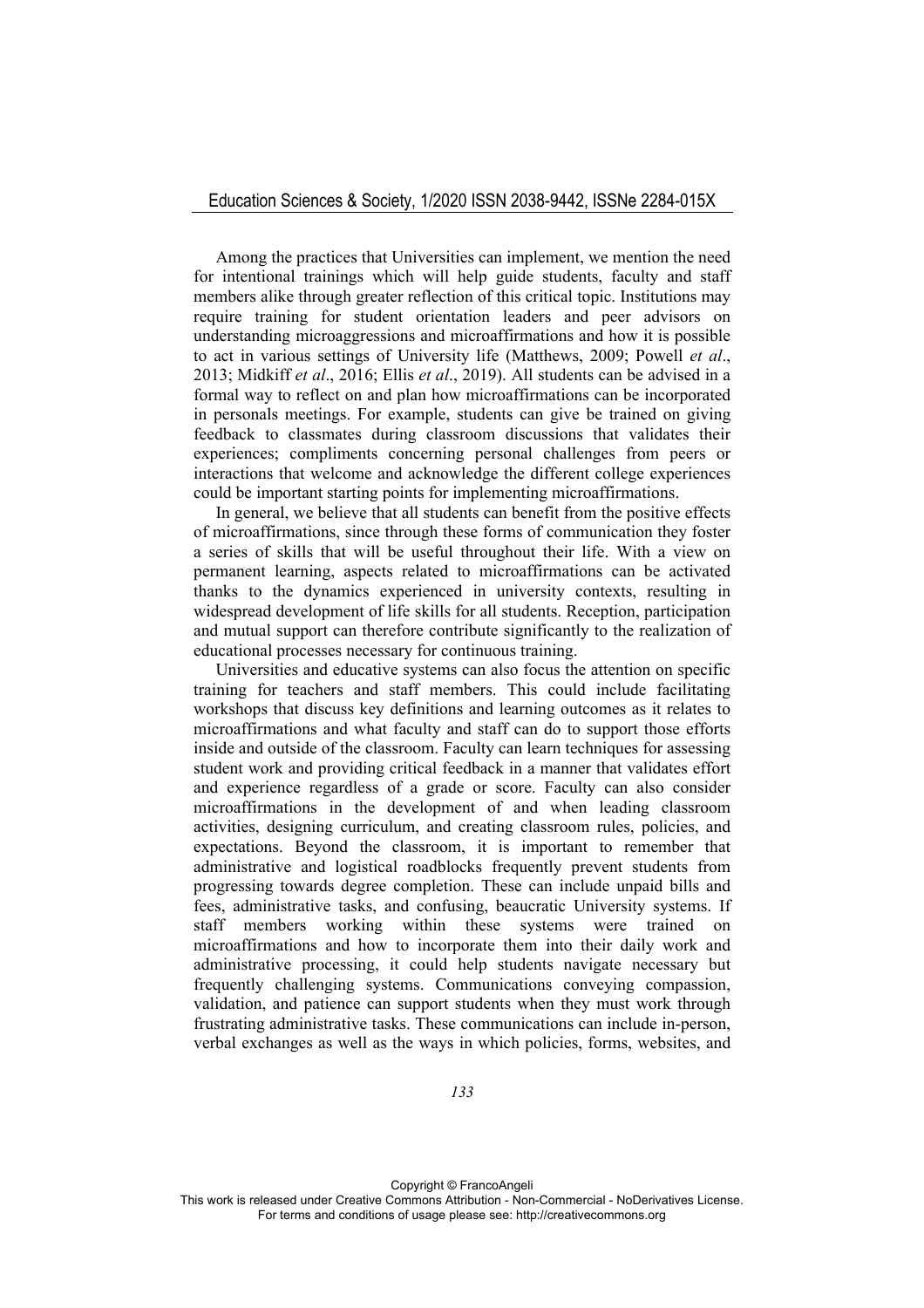other written communications are expressed. Daily interactions expressing care and concern, even through administrative processes, can support students' daily experiences and sense of well-being.

# **7. Conclusions**

Student health and wellness are of critical concern in education today (De Coninck, Matthijs, Luyten, 2019). An important goal of inclusive education is to support positive experiences, student satisfaction, and Quality of Life (Mitchell, 2014; Giaconi, 2015). Student well-being is imperative to meeting challenging learning goals and development for students with learning differences. We theorize that intentional use of microaffirmations can promote inclusive education by communicating support, providing recognition, and enhancing sense of belonging.

To increase our understanding of the student experience, including how microaffirmations may benefit students, we are partnering with researchers at four universities to collect data, explore, and describe the experiences of undergraduate students. Through a survey, data will be collected regarding positive communications experienced by students called microaffirmations. Participants will complete survey items regarding if and when they received or perceived positive, affirming communications during their collegiate experience. Participants will also respond to items measuring resiliency, hope, and sense of belonging at and within their university setting (Snyder, 2002, 2003; Snyder *et al*., 2006). The investigators will examine experiences and responses in relation to one another in an effort to advance understanding of positive student development.

Results of this study will advance our understanding of micromessages among undergraduate students and the ways in which educators can create affirming learning environments within the University setting. Appreciating these experiences and traits among students will support efforts in improving the undergraduate student experience overall by promoting student retention as well as degree completion, particularly for marginalized students. Furthermore, we will use the data to explore the ways in which microaffirmations promote the inclusive education process.

For students with learning differences, it is essential that educators create supportive learning environments that serve as safe spaces where students are comfortable sharing their thoughts and ideas and feel welcomed and valued (Mitchell, 2014). These environments must also focus on providing educational practices of the highest quality and lead to full educational participation (Ainscow, 2015; Messiou *et al*., 2016; Baumeister, Leary, 2017;

Copyright © FrancoAngeli This work is released under Creative Commons Attribution - Non-Commercial - NoDerivatives License. For terms and conditions of usage please see: http://creativecommons.org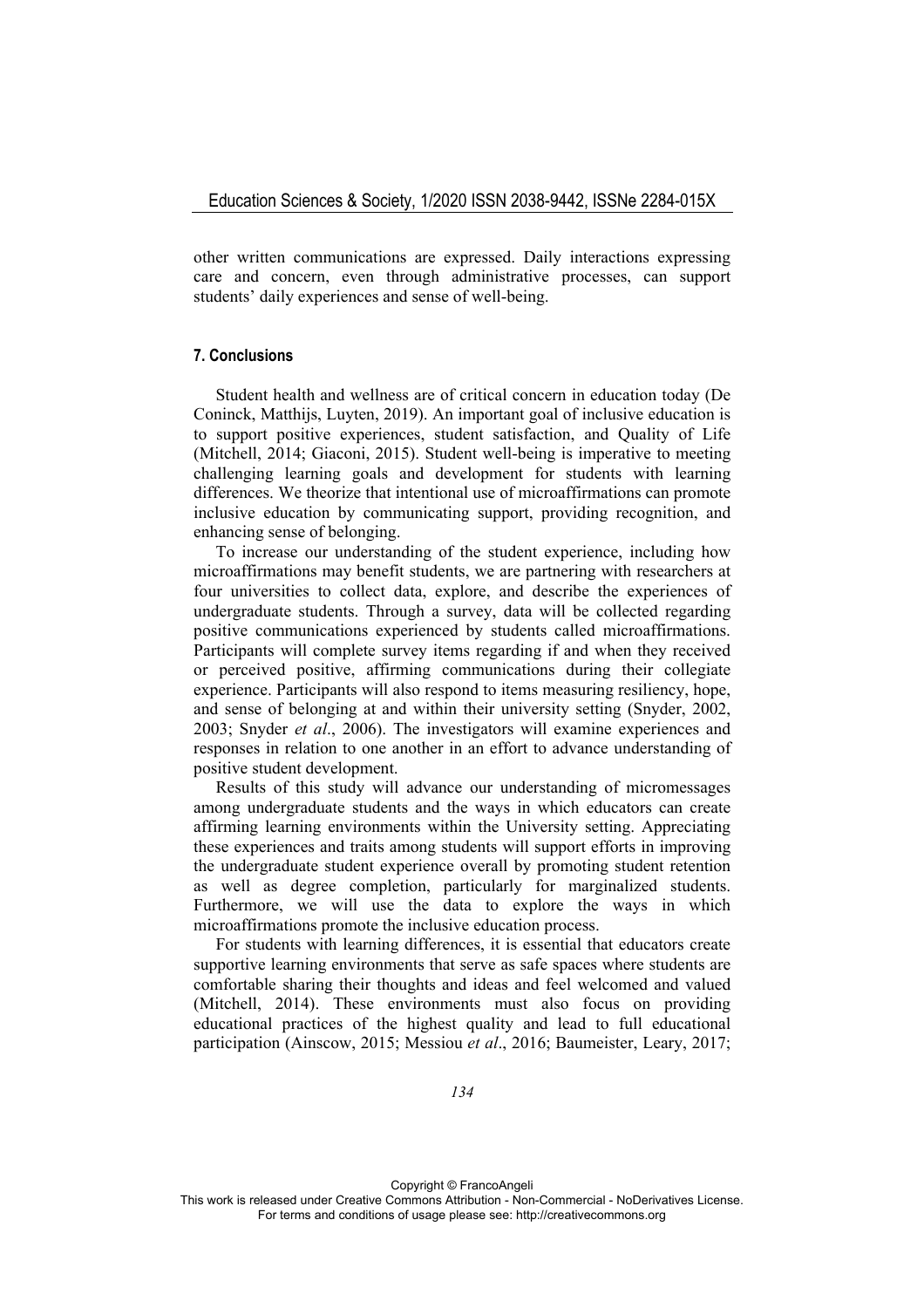Scorgie, Forlin, 2019). Finally, inclusive education should contribute to enhancing the student experience, satisfaction, and quality of life (Mitchell, 2014). We believe microaffirmations can help educators meet these goals both inside and outside of the classroom and will share preliminary research findings within the scholarly community in upcoming months.

#### **References**

- Ainscow M. (2015). *Towards self-improving school systems: Lessons from a city challenge*. London: Routledge.
- Anderson J., Boyle C. (2015). Inclusive education in Australia: Rhetoric, reality and the road ahead. *Support for Learning*, 30(1): 4-22.
- Armstrong D., Armstrong A. C., Spandagou I. (2011). Inclusion: by choice or by chance?. *International Journal of Inclusive Education*, 15(1): 29-39.
- Baik C., Larcombe W., Brooker A. (2019). How universities can enhance student mental wellbeing: the student perspective. *Higher Education Research & Development*, 38(4): 674-687.
- Barton L. (1997). Inclusive education: romantic, subversive or realistic?. *International Journal of Inclusive Education*, 1(3): 231-242.
- Baumeister R. F., Leary M. R. (2017). The Need to Belong: Desire for Interpersonal Attachments as a Fundamental Human Motivation. *Interpersonal Development*, 117(3): 57-89.
- Bellacicco R. (2018). *Verso una università inclusiva. La voce degli student con disabilità*. Milano: FrancoAngeli.
- Booth T. and Ainscow M. (2011). *Index for inclusion: Developing learning and participation in schools*. Bristol, UK: Centre for Studies on Inclusive Education.
- Brooker A., Brooker S., Lawrence J. (2017). First year students'perceptions of their difficulties. *Student Success*, 8(1): 49-62.
- Browne M., Michelle M. (2016). A rights-based conceptual framework for the social inclusion of children and young persons with an intellectual disability. *Disability and Society*, 31(8): 1064-1080.
- Canevaro A. (a cura di) (1998). *La formazione dell'educatore professionale: percorsi teorici e pratici per l'operatore pedagogico*. Roma: La Nuova Italia.
- Canevaro A. (2014). Le università e i disabili come originalità, ovvero ripensare la realtà inclusiva… Ricordando Edoardo Arslan. In: Pavone M. editor, *Inclusione di studenti con disabilità e DSA nell'Università: una sfida possibile*. pp. 323-327 Integrazione scolastica e sociale (monografia), 13(4).
- Carvalho S., de Oliveira Mota M. (2010). The role of trust in creating value and student loyalty in relational exchanges between higher education institutions and their students. *Journal of Marketing for Higher Education*, 20(1): 145-165.
- Circolare Ministeriale, n. 8 Roma, 6 marzo 2013 Prot. 561. "Strumenti d'intervento per alunni con bisogni educativi speciali e organizzazione territoriale per l'inclusione scolastica".

Copyright © FrancoAngeli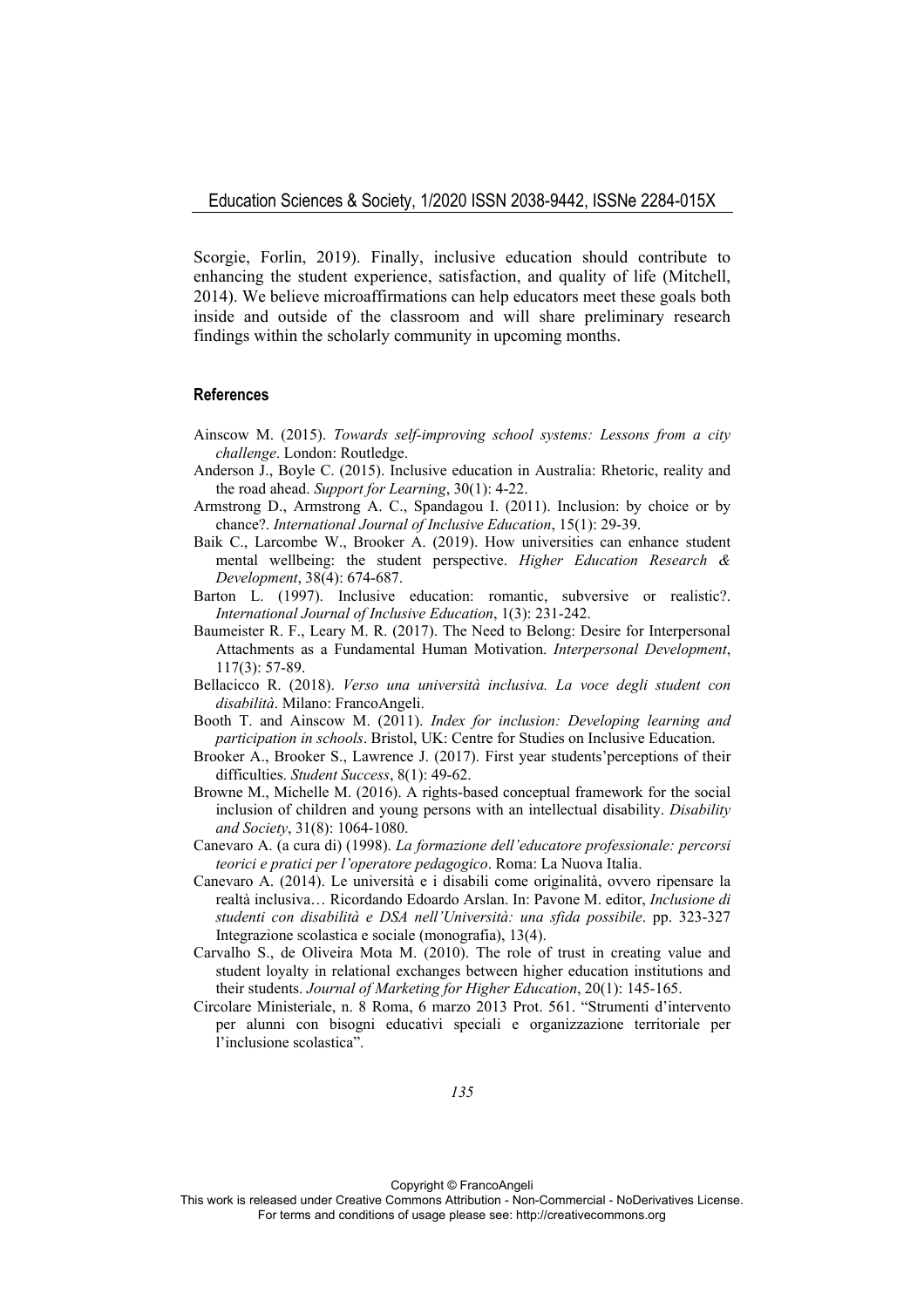- CNUDD (2014). *Conferenza Nazionale Universitaria Delegati per la Disabilità (2014), Linee guida*.
- Cobigo V., Ouellette-Kuntz H., Lysaght R., Martin L. (2012). Shifting our conceptualization of social inclusion. *Stigma Research and Action*, 2(2): 75-84.
- Connor D., Goldmansour K. (2012). Doing the civil right thing: Supporting children with disabilities in inclusive classes. Bankstreet Occasional Papers, 28. Retrieved from: https://www.bankstreet.edu/occasional-papers/occasionalpapers-28/doingthe-civil-right-thing/.
- Cologon K. (2014). Better together: Inclusive education in the early years. In: Cologon K., editor, *Inclusive education in the early years: Right from the start*. pp. 3-26. Oxford University Press: South Melbourne.
- De Coninck D., Matthijs K., Luyten P. (2019). Subjective well-being among first-year university students: A two-wave prospective study in Flanders, Belgium. *Student Success*, 10(1): 33-45.
- Del Bianco N. (2018). L'autodeterminazione nelle persone con disabilità intellettive: principi e procedure. In: Giaconi C., Del Bianco N., a cura di, *Inclusione 3.0*. pp. 113-137. Milano: FrancoAngeli.
- Demetriou C., Powell C. (2014). Positive Youth Development and Undergraduate Student Retention. *Journal of College Student Retention: Research, Theory & Practice*, 16(3): 419-444.
- Demetriou C. and Schmitz-Sciborski A. (2011). Integration, motivation, strengths and optimism: Retention theories past, present and future. In: R. Hayes, editor, *Proceedings of the 7th National Symposium on Student Retention*, Charleston. pp. 300-312. Norman, OK: The University of Oklahoma.
- Demetriou C., Ellis J., Huerta-Bapat C. and Powell, C. (in press). A little becomes a lot: Advancing a model of microaffirmations for student success. In: McLaughlin G., Howard R. McLaughlin J. Knight W. E., editors, *CRSDE Sourcebook*. University of Oklahoma.
- Deroma V., Leach J., Leverett J., Patrick J. (2009). The relationship between depression and college academic performance. *College Student Journal*, 43(2): 325-334.
- Dyson R., Renk K. (2006). Freshmen adaptation to university life: Depressive symptoms, stress, and coping. *Journal of Clinical Psychology*, 62(10): 1231-1244. DOI:10.1002/jclp.20295.
- Ellis J. M., Powell C. S., Demetriou C. P., Huerta-Bapat C., Panter A. T. (2019). Examining first-generation college student lived experiences with microaggressions and microaffirmations at a predominately White public research university. *Cultural Diversity and Ethnic Minority Psychology*, 25(2): 266-279. DOI:10.1037/cdp0000198.
- Gazzetta Ufficiale, serie generale, n. 82, del 2 aprile 1971, Legge n. 118 del 30 marzo 1971 "Conversione in legge del D.L. 30 gennaio 1971, n. 5 e nuove norme in favore dei mutilati ed invalidi civili".
- Gazzetta Ufficiale, serie generale, n. 224, del 18 agosto 1977, Legge n. 517 del 4 agosto 1977 "Norme sulla valutazione degli alunni e sull'abolizione degli esami di riparazione nonché altre norme di modifica dell'ordinamento scolastico".

Copyright © FrancoAngeli

This work is released under Creative Commons Attribution - Non-Commercial - NoDerivatives License. For terms and conditions of usage please see: http://creativecommons.org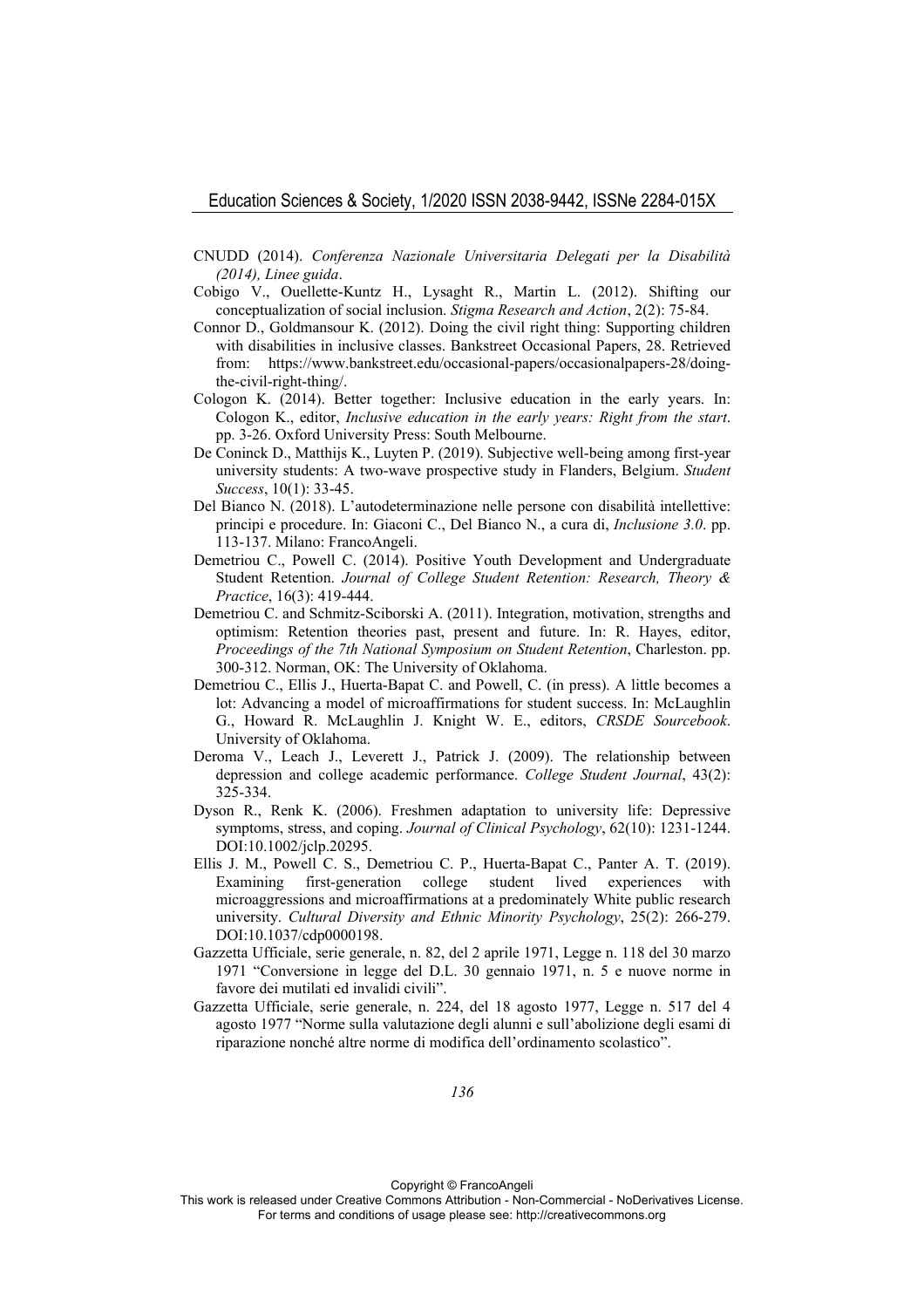- Gazzetta Ufficiale, serie generale, n. 39, del 17 febbraio 1992, Suppl. Ordinario, Legge n. 104 del 5 febbraio 1992 "Legge quadro per l'assistenza, l'integrazione sociale e i diritti delle persone handicappate"
- Gazzetta Ufficiale, serie generale, n. 244, del 18 ottobre 2010, Legge n. 170 del 8 ottobre 2010 "Nuove norme in materia di disturbi specifici di apprendimento in ambito scolastico".
- Gazzetta Ufficiale, serie generale, n. 112, del 16 maggio 2017, Suppl. Ordinario n. 23, Decreto Legislativo 13 aprile 2017, n. 66 "Norme per la promozione dell'inclusione scolastica degli studenti con disabilità".
- Gazzetta Ufficiale, serie generale, n. 262 del 09 novembre 2010, Suppl. Ordinario n. 243, Legge n. 183 del 4 novembre 2010 "Deleghe al Governo in materia di lavori usuranti, di riorganizzazione di enti, di congedi, aspettative e permessi, di ammortizzatori sociali, di servizi per l'impiego, di incentivi all'occupazione, di apprendistato, di occupazione femminile, nonché misure contro il lavoro sommerso e disposizioni in tema di lavoro pubblico e di controversie di lavoro".
- Giaconi C. (2015). *Qualità della vita e adulti con disabilità*. Milano: FrancoAngeli.
- Honneth A. (2003), Redistribution as recognition: A response to Nancy Fraser. In: Fraser N., Honneth A., editors, *Redistribution or recognition? A politicalphilosophical exchange*, pp. 110-197. London, United Kingdom: Verso.
- Ianes D. and Cramerotti S. (eds) (2007). *Il piano educativo individualizzato. Progetto di vita*. Trento: Erickson.
- Ianes D., Canevaro A., (2017). Liberi commenti alle Leggi 517/77 e 104/92. In: Ianes D., Canevaro A., a cura di, *Lontani da dove? Passato e futuro dell'inclusione scolastica in Italia*, Trento: Erickson.
- Lascioli A. and Pasqualotto L. (2011). *Il piano educativo individualizzato su base ICF. Strumenti e prospettive per la scuola*, Roma: Carrocci Faber.
- Krause K. and Coates, H. (2008). Students' engagement in first-year university. *Assessment & Evaluation in Higher Education*, 33(5): 493-505. DOI: 10.1080/02602930701698892.
- Kuh G. D., Kinzie J. L., Buckley J. A. Bridges B. K. and Hayek J. C. (2006). *What matters to student success: A review of the literature*. Washington, DC: National Postsecondary Education Cooperative.
- Matthews N. (2009). Teaching the 'invisible' disabled students in the classroom: Disclosure, inclusion and the social model of disability. *Teaching in Higher Education*, 14(3): 229-239.
- Messiou K., Ainscow M. Echeita G., Goldrick S., Hope M. Paes I., Sandoval M., Simon C., Vitorino, T. (2016). Learning from differences: A strategy for teacher development in respect to student diversity. *School Effectiveness and School Improvement*, 27(1): 45-61.
- Midkiff B., Langer M.M. Ellis J. Demetriou C. and Panter A.T. (2016). *Using microaggressions and microaffirmations to measure everyday discrimination: A psychometric analysis of the Everyday Discrimination Scale among first generation college students*. Denver, CO: American Psychological Association Meetings.

Copyright © FrancoAngeli

This work is released under Creative Commons Attribution - Non-Commercial - NoDerivatives License. For terms and conditions of usage please see: http://creativecommons.org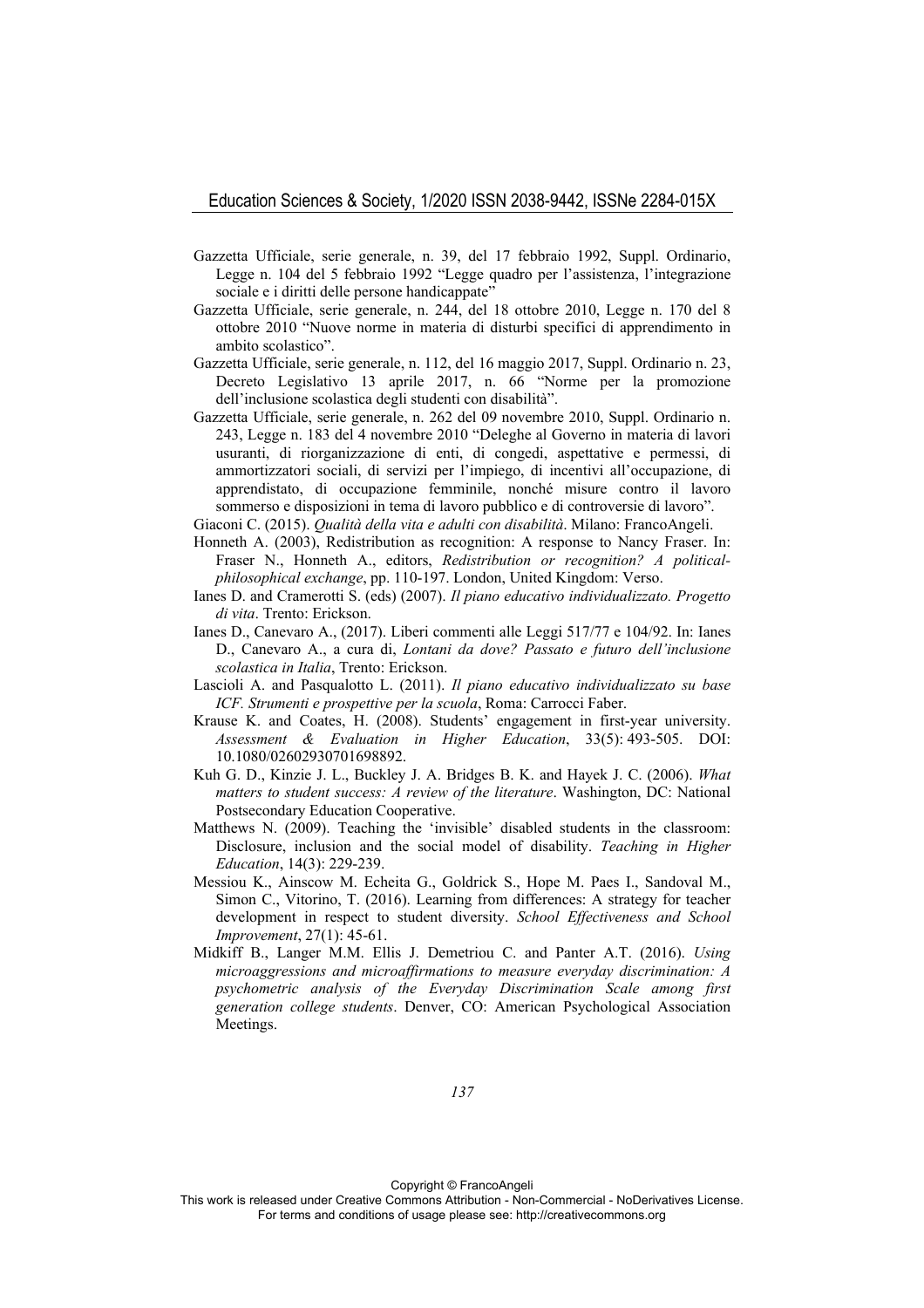- Milner P., Kelly B. (2009). Community participation and inclusion: people with disabilities defining their place. *Disability & Society*, 24(1): 47-62, DOI: 10.1080/09687590802535410.
- Mitchell D. (2014). *What really works in special and inclusive education*. Routledge: London.
- Mogharreban C., Bruns D. (2009). Moving to inclusive pre-kindergarten classrooms: Lessons from the field. *Early Childhood Education Journal*, 36(5): 407-414.
- Mura A. (2011). *Pedagogia speciale oltre la scuola. Dimensioni emergenti nel processo di integrazione*. Milano: FrancoAngeli.
- Mura A. (2018). Prefazione. In: Bellacicco R., *Verso una università inclusiva. La voce degli studenti con disabilità*. pp. 8-10. Milano: FrancoAngeli.
- Nadal K. L. (2014). A guide to responding to microaggressions. *CUNY Forum*, 2(1): 71-76.
- OMS (2001). https://www.who.int/.
- ONU (2004). https://www.un.org/.
- Pace S., Pavone M. and Petrini D. (eds.) (2018). *UNIversal Inclusion. Rights and Opportunities for students with Disabilities in the Academic Context*. Milano: FrancoAngeli.
- Powell C., Demetriou C., Fisher A. (2013). Micro-affirmations in academic advising: Small acts, big impact. *The Mentor: An Academic Advising Journal*. Retrieved from https://dus.psu.edu/mentor/2013/10/839/.
- Rainone N., Freda M. F., Valerio P. (2010). Inclusione e partecipazione attiva all'università, *Psicologia Scolastica*, 9(1): pp. 81-98.
- Rowe M. (2008). Micro-affirmations and micro-inequities. *Journal of the International Ombudsman Association*, 1(1): 45-48.
- Russell B., Slater G. (2011). Factors that encourage student engagement: Insights from a case study of 'first time' students in a New Zealand University. *Journal of University Teaching and Learning Practice*, 8(1): 1-15.
- Sagramola O. (1989). *L'inserimento scolastico degli handicappati. Principi e norme*. Brescia: La Scuola.
- Scorgie K., Forlin, C. (2019), Social inclusion and belonging: Affirming validation, agency and voice. In: Forlorn C., editor, *International perspectives on inclusive education*, *Vol. 13*. pp. 3-15. West Yorkshire, United Kingdom: Emerald Publishing Limited.
- Snyder C. R. (2003). *Psychology of hope: You can get there from here*. New York, NY: Free Press.
- Snyder C. R., Lehman K. A., Kluck B., Monsson Y. (2006). Hope for rehabilitation and vice versa. *Rehabilitation Psychology*, 51(2): 89-112. DOI:10.1037/0090- 5550.51.2.89.
- Snyder C. R. (2002). Hope theory: Rainbows in the mind, *Psychological Inquiry*, 13(4): 249-275. DOI:10.1207/S15327965PLI1304\_01.
- Strayhorn T. L. (2012). *College students' sense of belonging: A key to educational success for all students*. New York: Routledge.
- Sue D. W. (2010). *Microaggressions and marginality: Manifestation, dynamics, and impact*. Hoboken, NJ: Wiley.

Copyright © FrancoAngeli

This work is released under Creative Commons Attribution - Non-Commercial - NoDerivatives License. For terms and conditions of usage please see: http://creativecommons.org